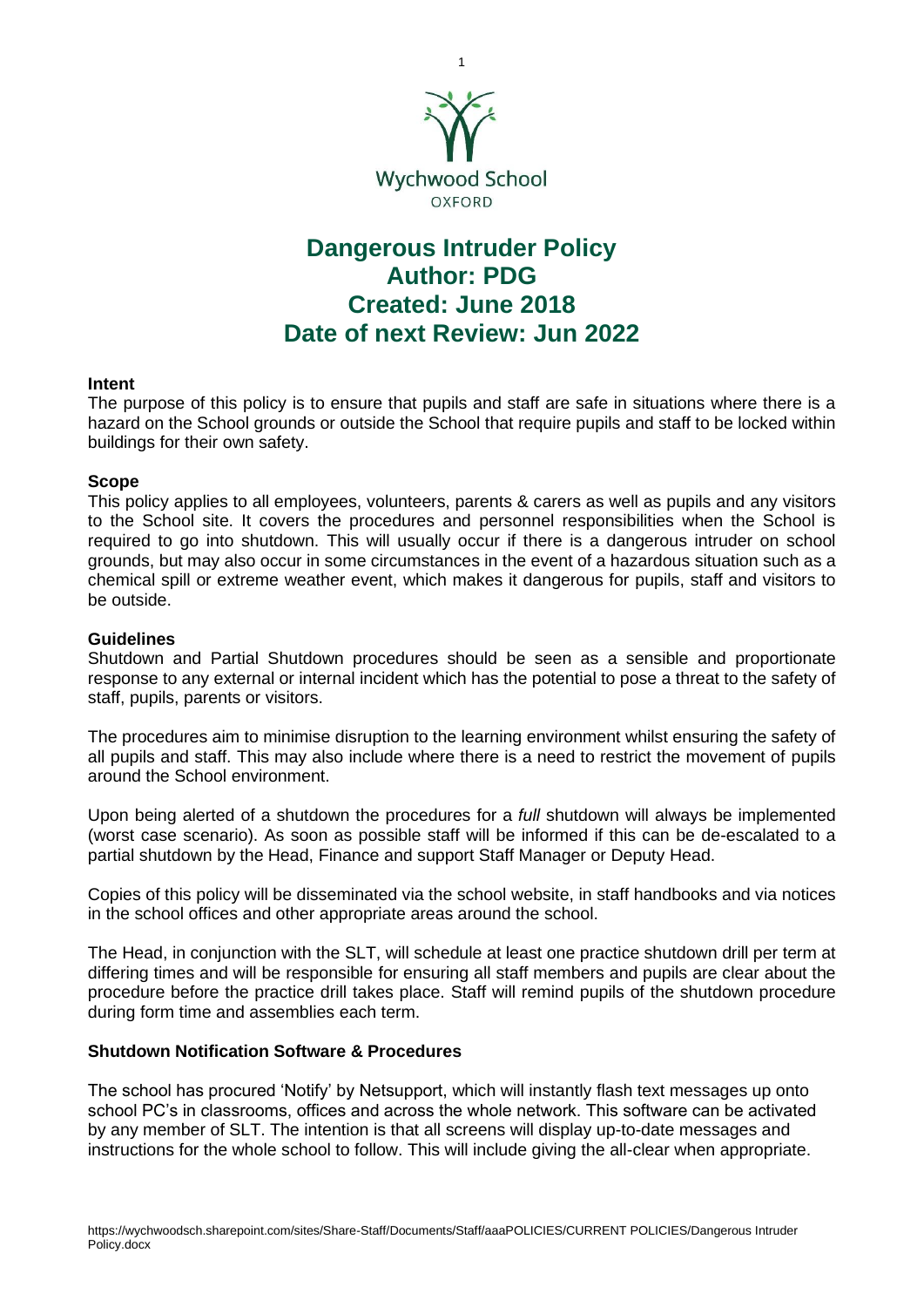In the event of an emergency, the Head, or, in her absence the Finance and support Staff Manager or Deputy Head, will make the decision, in consultation with police when deemed necessary, as to whether the site needs to be locked down.

# **A. Full Shutdown**

- 1. In the event of a shutdown, the shutdown notification will be activated by the Finance and support Staff Manager or premises staff acting on their responsibility or under advice / direction from the head, Finance and support Staff Manager or member of SLT as applicable to the event.
- 2. The head, Finance and support Staff Manager or other member of SLT will contact the emergency services as appropriate.
- 3. It is mandatory that all pupils and adults remain in the building / classroom / office they are in at the time – but see also table in paragraph 4. Pupils must be accompanied by staff at all times. The same principle applies to the boarding floors, where all staff and girls should move to Porch in the Main House and Concorde and Pyjamas in 2/4.
- 4. Staff members who are not teaching at the start of lock-down should check common areas for pupils and direct them to the nearest classroom; they should also go to the nearest classroom.
- 5. Staff who are teaching should stay with their class at all times. Staff should switch mobiles to silent. SLT will use the WhatsApp app. to contact girls and staff.
- 6. Administrative staff in the front office must move to the staff room which will act as the communications office, taking mobile phones with them. Administrative staff on other floors should join them.
- 7. Where children are not in their classrooms, they should go to the following places: they must be aware that they may not have a member of staff with them but that every effort will be made to communicate with them. They should switch mobiles phones off. Staff may use school e-mails to contact girls so if there has been no sound at all for 15 minutes after the shutdown alert ONE girl may check her e-mail with the phone on silent if she can do so without the light attracting any attention.

| <b>Area/Time</b>        | Refuge                                                                  |
|-------------------------|-------------------------------------------------------------------------|
| Break Time - outdoors   | Closest classroom / building                                            |
| Dining Room             | Remain in the basement                                                  |
| Library                 | <b>Red Room</b>                                                         |
| 2-4 Changing Rooms      | Remain in Changing Rooms                                                |
| The House Basement      | Remain in the basement                                                  |
| Girls in boarding rooms | Collect in the Porch room in The House or<br>Concord and Pyjamas in 2&4 |

- 8. Catering staff should make their way to the kitchen stores immediately. Staff should switch their mobile phones to silent. SLT will use the WhatsApp app or school emails to contact girls and staff.
- 9. Windows and blinds, fire exit doors should be closed in the classroom / office and the room door locked, wherever possible. Where the door is not lockable, staff to place heavy furniture against all doors to hinder access.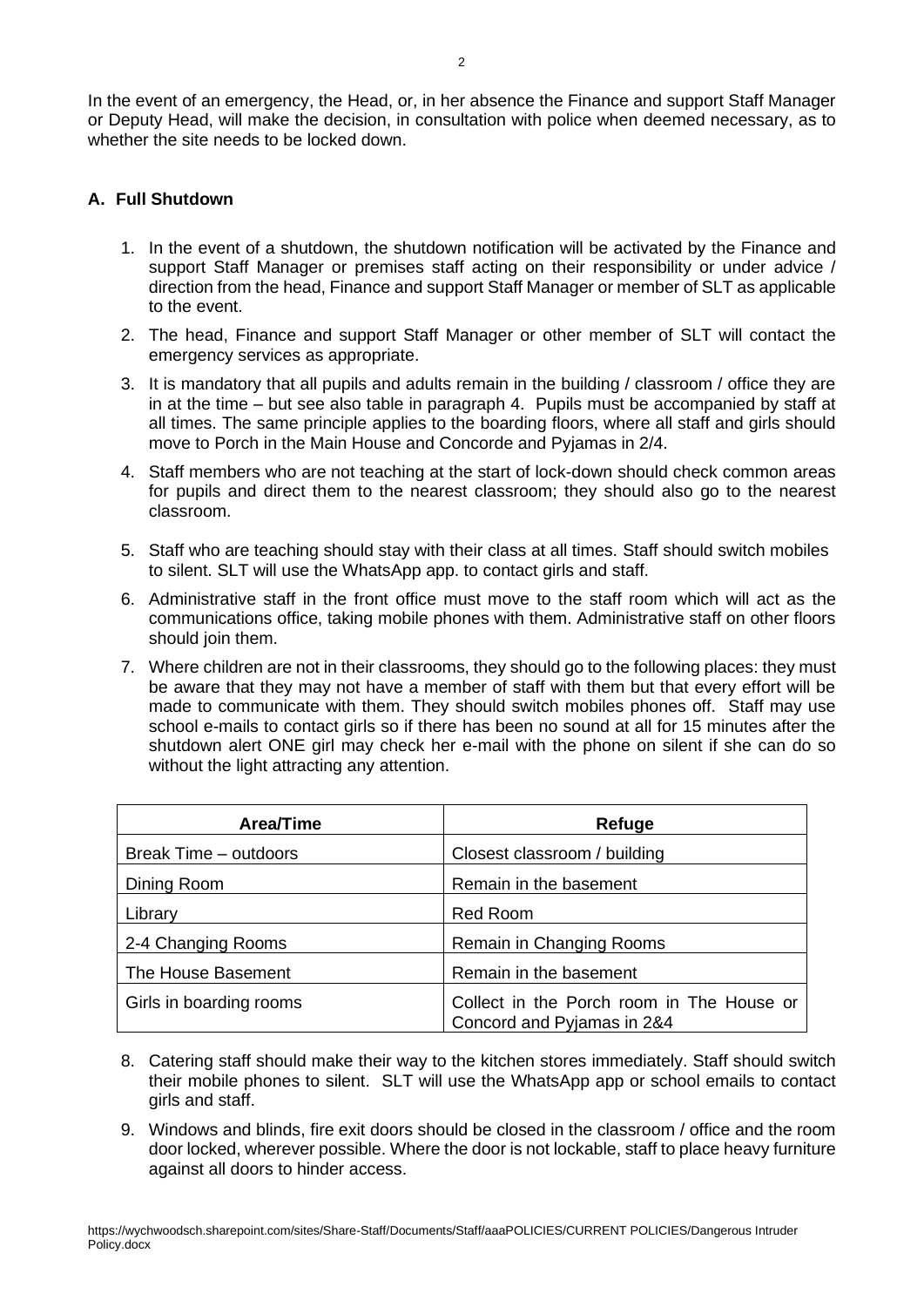- 10. Pupils and staff should be positioned seated against the door wall in the most non-visible corner. If rooms have more than one door or window, then all occupants must stay out of eye line from those doors and windows at all times.
- 11. Pupils must switch off electronic devices: flashes of light, vibrations or ring tones attract attention.
- 12. Pupils and adults are to remain silent at all times.
- 13. Where practicable, senior staff should communicate by using the WhatsApp feature on their phones. A key group of staff have been set up and this secure encrypted channel allows them to contact each other at minimum risk. They will decide whether to lift the shutdown. They may attempt to confirm which pupils and staff are present, stating which area of the school they are in. This will be done by e-mail. Pupils and adults should remain in this position until "all clear" is announced by a member of the Senior Leadership Team. This will be by the intermittent sounding of the school fire bells.
- 14. Girls are not to contact parents until given the all-clear to do so to avoid bringing parents into a dangerous situation
- 15. Parents should be contacted about the time and place to pick up their child, if appropriate, (see below)
- 16. Neighbouring schools will be contacted at the earliest opportunity.

#### Immediate action:

- All staff and pupils remain in building: external doors locked by staff; windows locked and blinds / curtains closed by staff or girls.
- Movement may be permitted within the school buildings dependent upon circumstances which will be conveyed by telephone or mobile from the head or senior staff member but this must be supervised by a member of staff
- All situations are different, once all staff and pupils are safely inside, senior staff will conduct an on-going and dynamic risk assessment based on the information available and advice given from the Emergency Services or other outside agencies. This can then be communicated to staff and pupils.
- During the shutdown, staff will keep agreed lines of communication open, via phones, mobiles and computer email, but will not make unnecessary calls to the central office as this could delay more important communication.
- Actions to be taken where possible to ensure that the incident does not re-occur.

#### **B. Partial Shutdown**

This may be as a result of a reported incident / civil disturbance in the local community with the potential to pose a risk to staff and pupils in the school. This would be where pupils needed to stay in their classroom and not wander around the school site. It may also be as a result of a major incident occurring in the school which it may not be appropriate for pupils to witness, for example a first aid emergency, or may be a warning received regarding the risk of air pollution, etc.

'Partial shutdown' is a precautionary measure but puts the school in a state of readiness (whilst retaining a degree of normality) should the situation escalate and need to revert to a full shutdown. It is also a reduced state of alert after a full shutdown.

Here mobile phones should be set to silent but kept within view. Staff and girls can therefore receive e-mails. Netsupport Notify will still be used to communicate with classrooms and offices.

De-escalation from 'Full Shutdown' to 'Partial Shutdown' will be determined by the head, Finance and support Staff Manager or deputy head or senior member of staff present and conveyed over the site by WhatsApp, then e-mail and then by messenger if appropriate.

https://wychwoodsch.sharepoint.com/sites/Share-Staff/Documents/Staff/aaaPOLICIES/CURRENT POLICIES/Dangerous Intruder Policy.docx